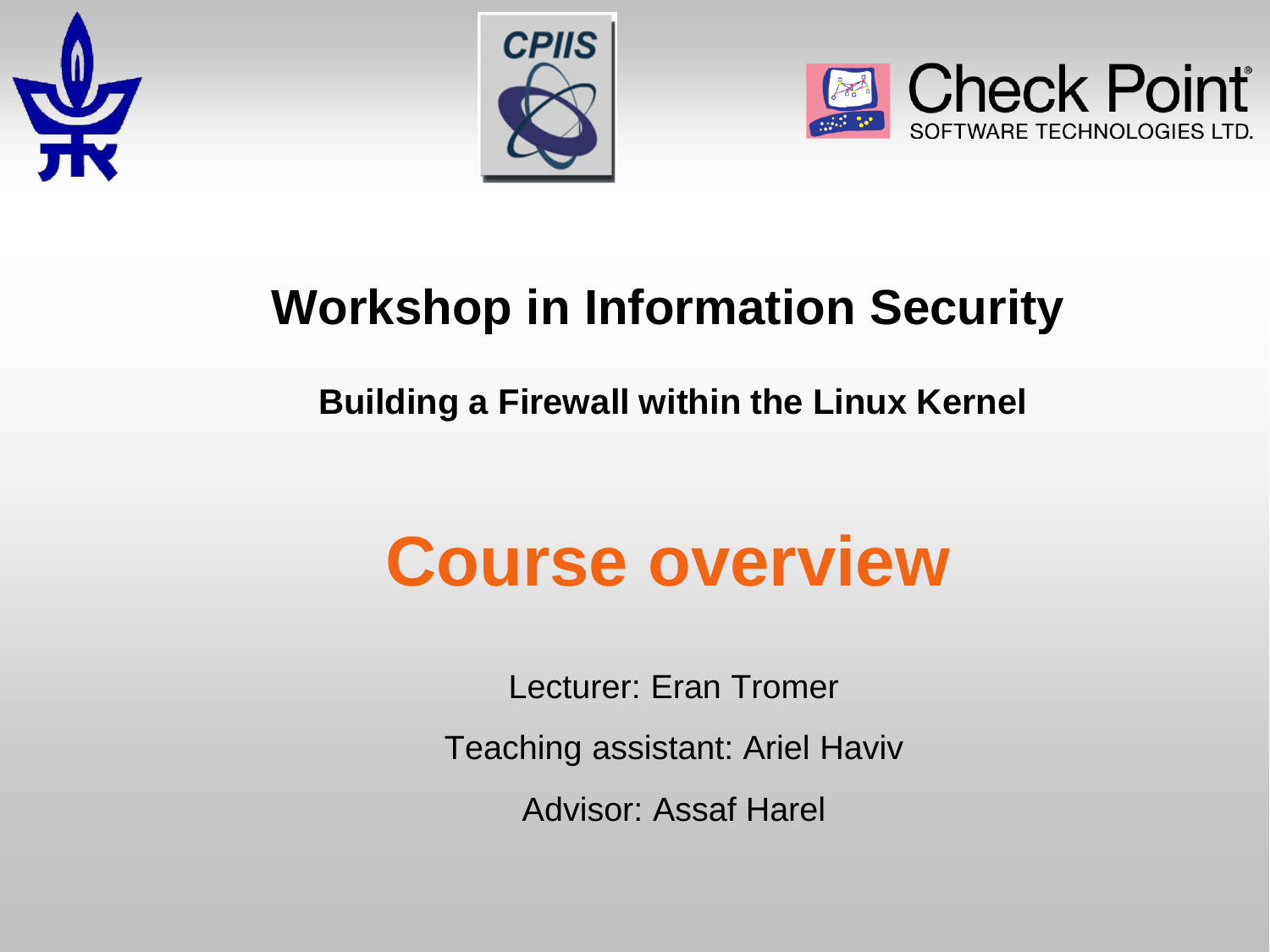#### **Goals**

- Become familiar with the Linux kernel, and how to extend it using kernel modules.
- Understand the TCP/IP protocol, and how it is processed in the Linux kernel.
- Understand concepts in packet inspection and parsing, and rule-based enforcement.
- Introduction to network attack techniques, detection and prevention.
- Gain experience in designing and implementing a modular system.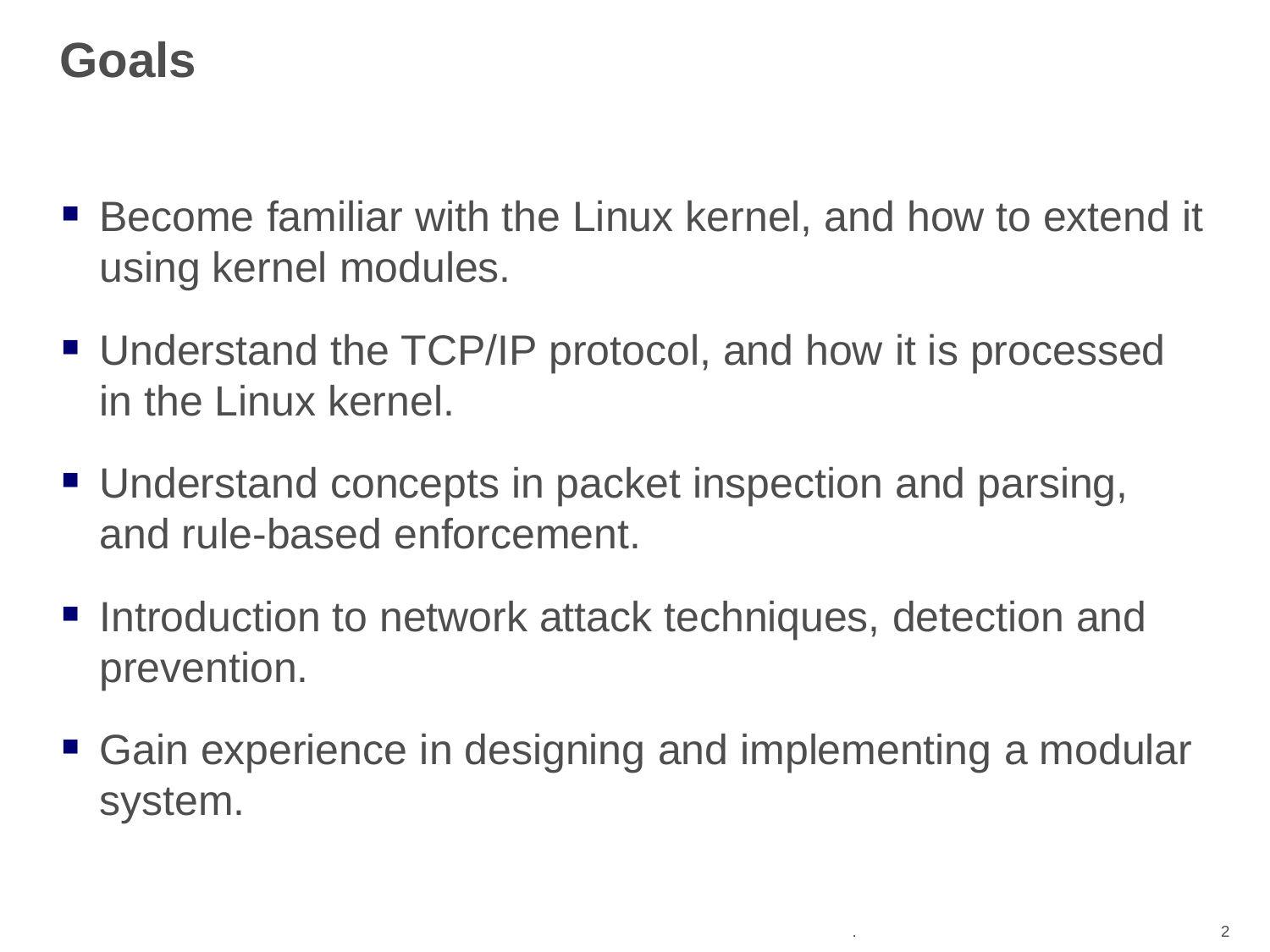#### **Assignments**

There will be about 5 "Hands-on" assignments in the following subjects:

- **TCP/IP traffic recording and crafting**
- **Protocol enforcement**
- **Linux user-kernel interface**
- **Packet filtering**
- **E** Attack protection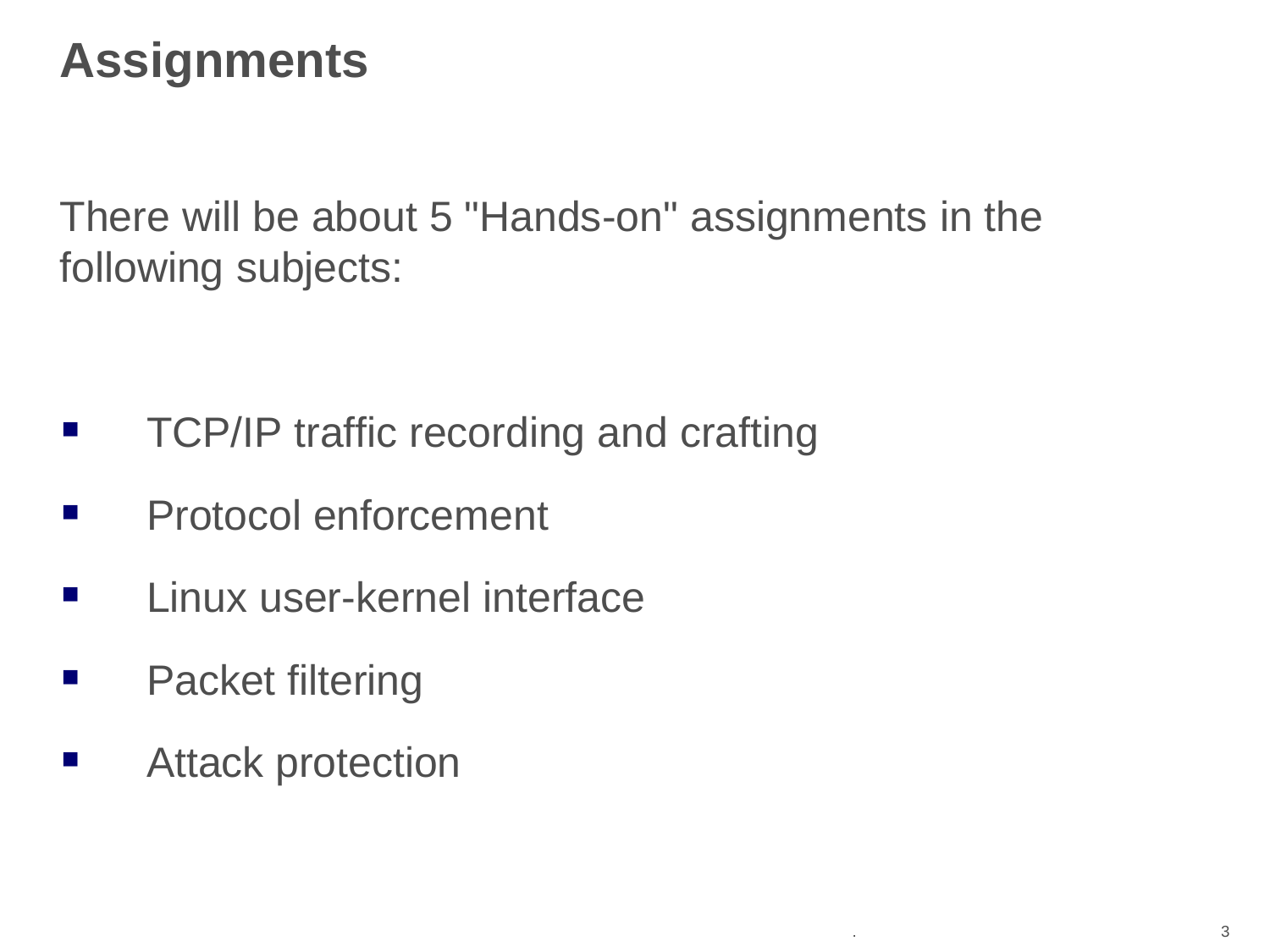# **Linux Kernel**

- Write C code intended to compile into a module kernel.
- Debug the kernel module, when it's inserted to the kernel.
- Read Linux man pages to learn about functions.
- Read Linux C headers, to figure out how to use kernel APIs.
- Tackle problems, use web resources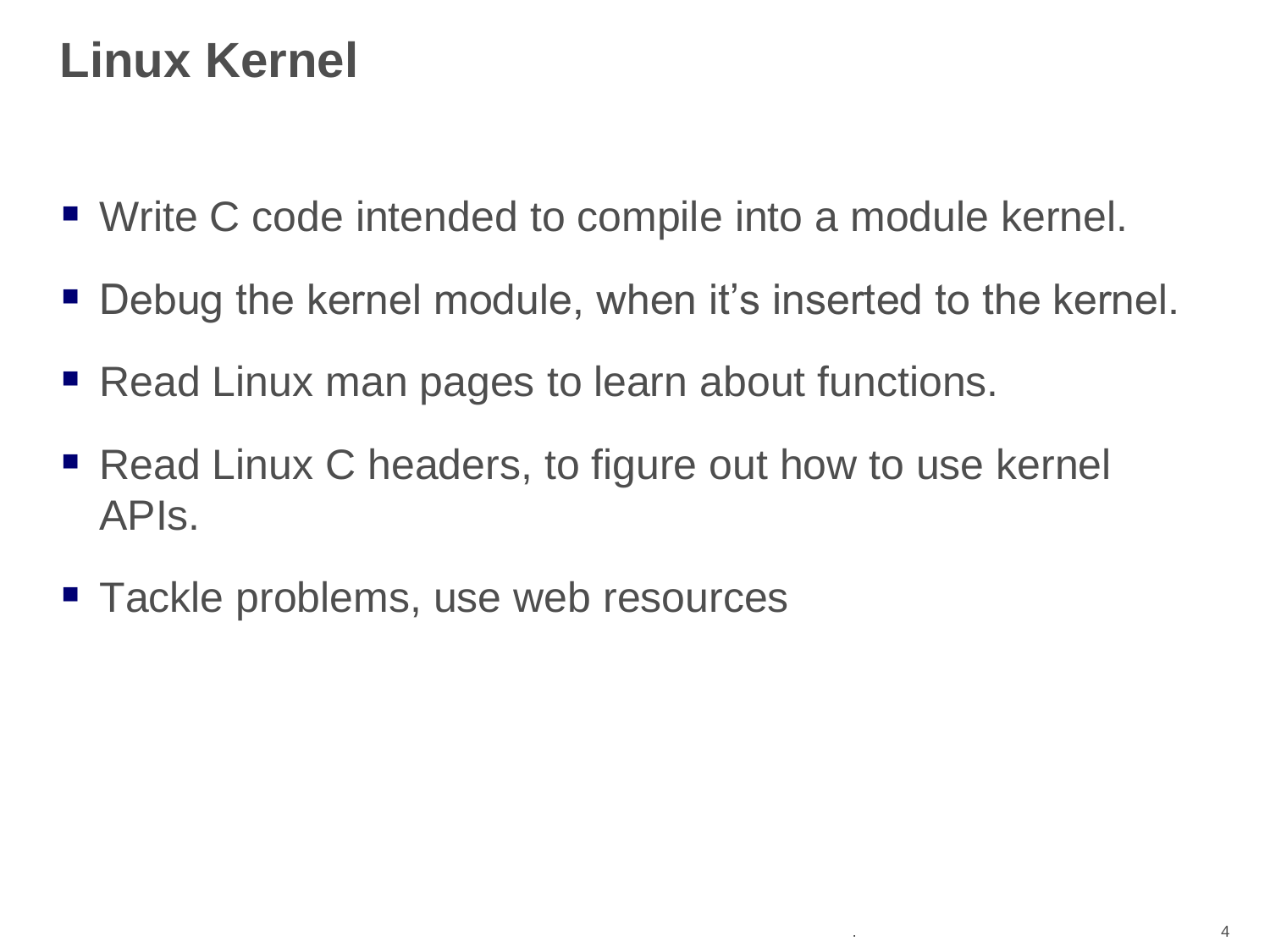# **VMs**

- Create several Ubuntu virtual machines.
- Install packages on these machines.
- Create virtual networks to connect the machines.
- Make the machines communicate with each other.
- Work with Linux CLI (command line interface).
	- Get to know important Linux commands.
	- Read man pages (yes, again) to learn about CLI tools.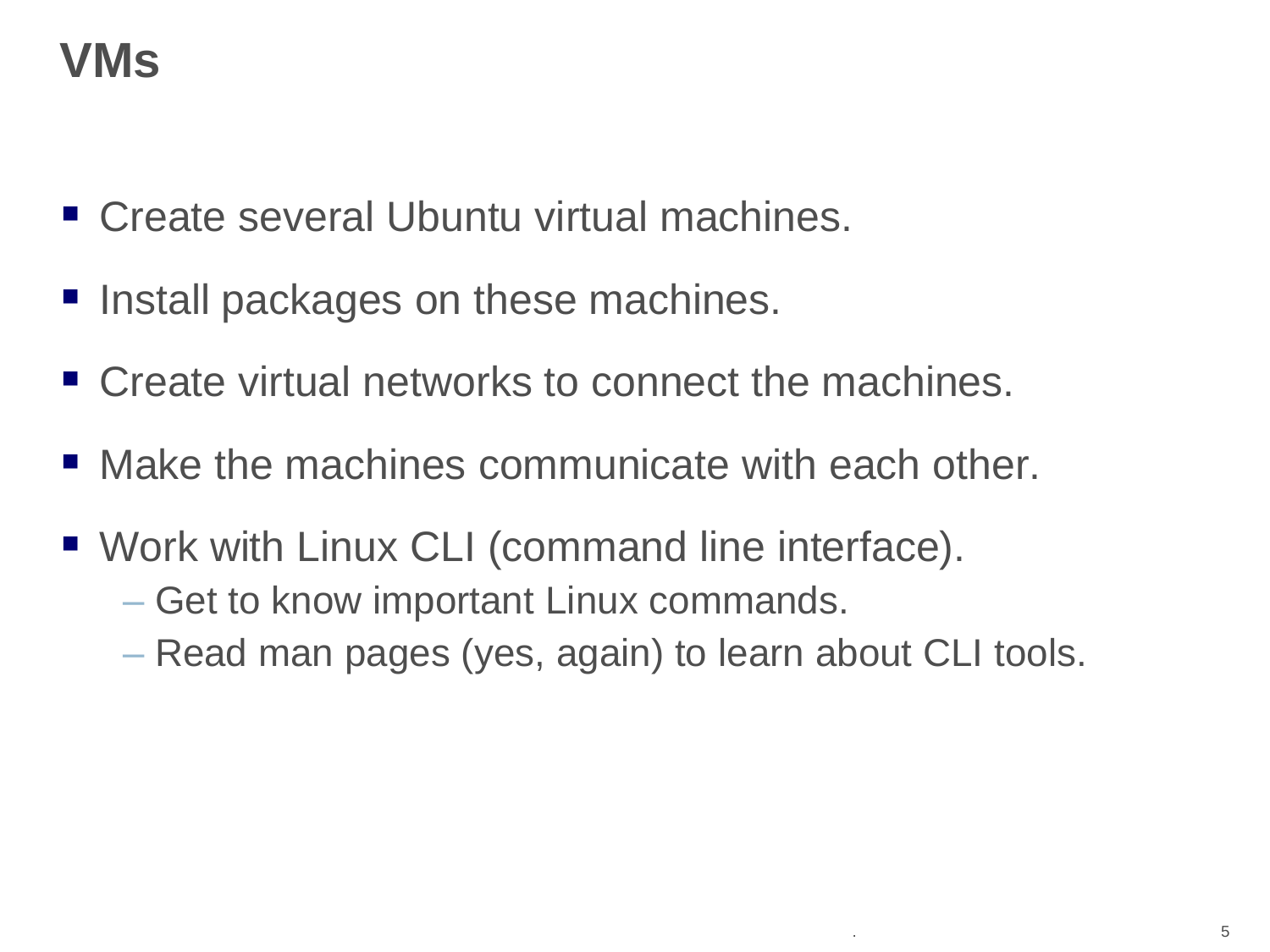# **Tools**

- C development environment (e.g. Geany) to manage the code.
- Create traffic with:
	- Linux CLI: nc, hping3
	- Programming languages: C, Python or any of your favorite.
- **Monitor traffic: Wireshark**
- Miscellaneous tasks: Ubuntu GUI and CLI.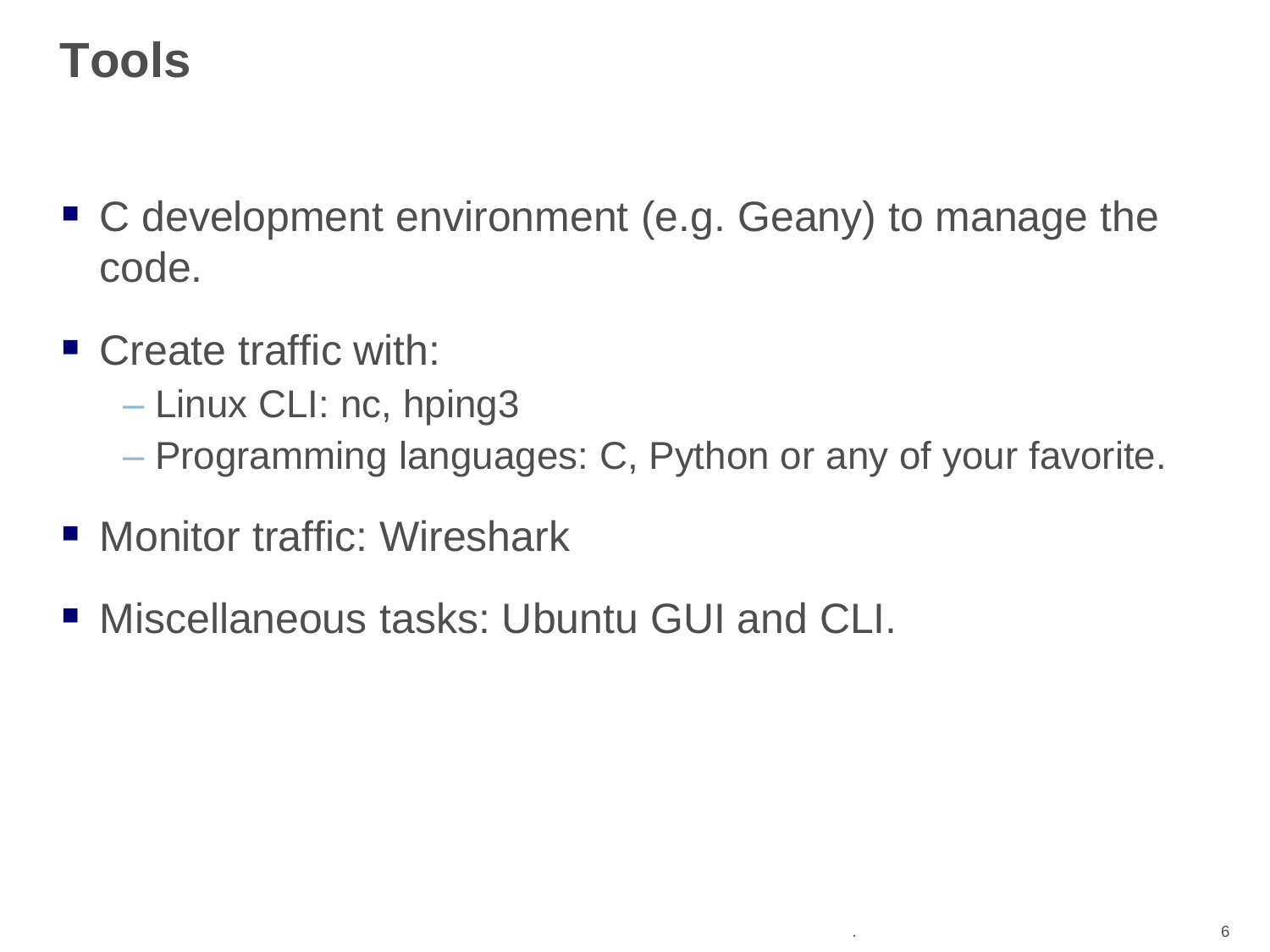#### **Expectations & Guidelines**

- We love reading beautiful code. Make us happy.
- Comprehensible modular design. Logical units must be separated, play their unique role, and have clean, wellspecified interfaces.
- Show off your innovation. We expect pleasant surprises unique to every team. Such surprises will probably attract our attention, and extra points to the grade.